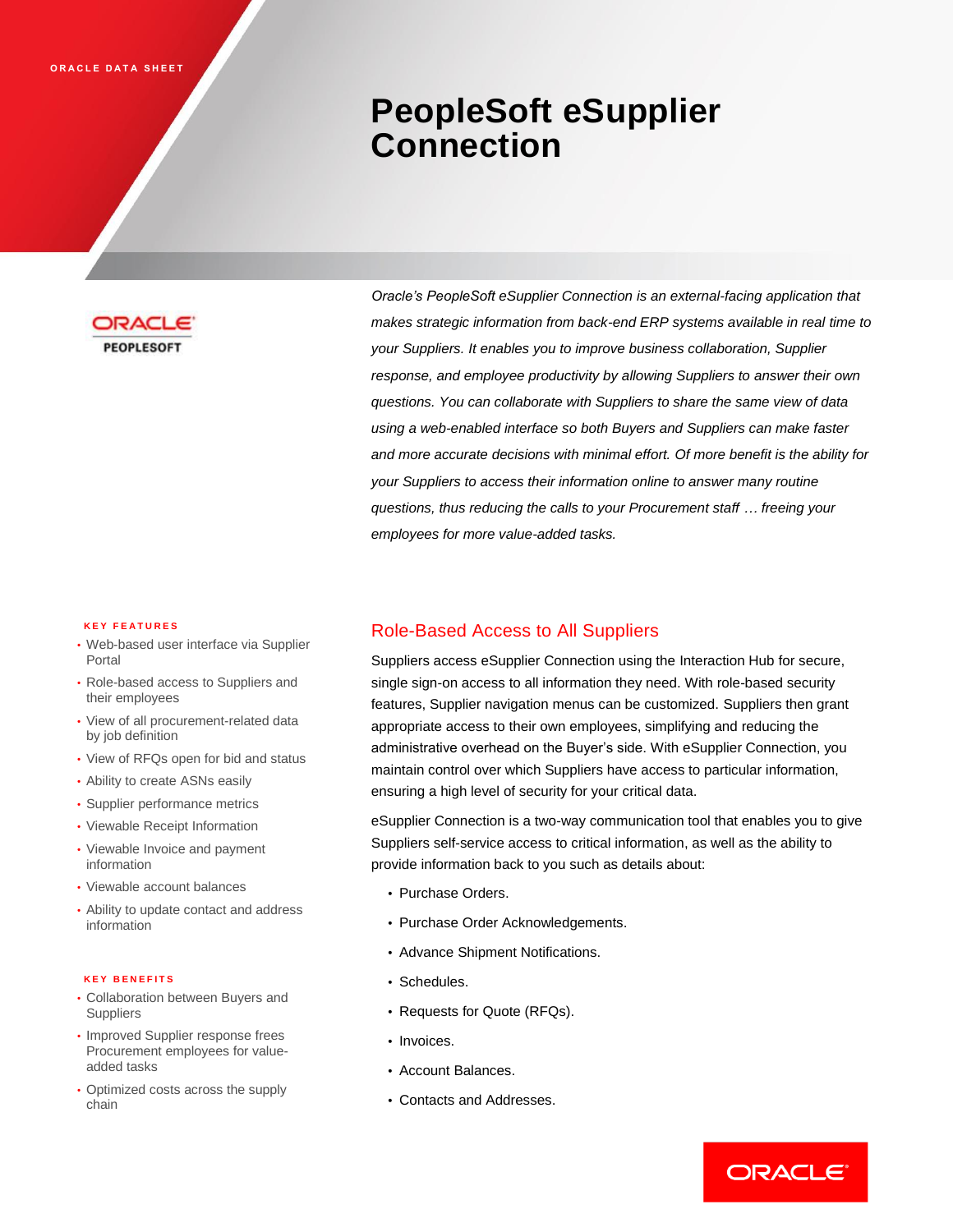#### • Supplier Performance Metrics.



*Figure 1. eSupplier Connection – View of information accessible to the Supplier for their activity with the organization.*

# Purchase Orders

With PeopleSoft eSupplier Connection, Suppliers can view recent and new purchase orders to gain insight into your changing purchase requirements. eSupplier Connection enables Suppliers to:

- Display all purchase orders and access most recent ones without running a search.
- Filter and sort purchase orders for display.
- Drill down into a purchase order to view line item details and review details of each line schedule.
- Access and review existing purchase order schedules, change orders, and planned purchase orders.
- Access receipt and invoice information for individual users.

#### Advance Shipping Notice

The Advance Shipping Notice (ASN) function reduces paperwork, expedites communication, and decreases the overall administration of processing shipment receipts. ASN works by alerting Buyers to incoming shipments and provides any available tracking information, such as shipment numbers, Bills of Lading, and more.

Suppliers use open Purchase Order lines to create the ASN, and then they can modify shipment quantities and dates to match the actual shipment. Suppliers can also view online ASN history, which lists all ASN transaction details over a selected period of time.

#### **R E L A T E D P R O D U C T S**

The following products support Oracle PeopleSoft ESupplier Connection:

- PeopleSoft Purchasing
- PeopleSoft Strategic Sourcing
- PeopleSoft Supplier Contract Management
- PeopleSoft Inventory
- PeopleSoft Catalog Management
- PeopleSoft Accounts Payable

#### **R E L A T E D S E R V I C E S**

The following services support Oracle PeopleSoft ESupplier Connection:

- Update Subscription Services
- Product Support Services
- Professional Services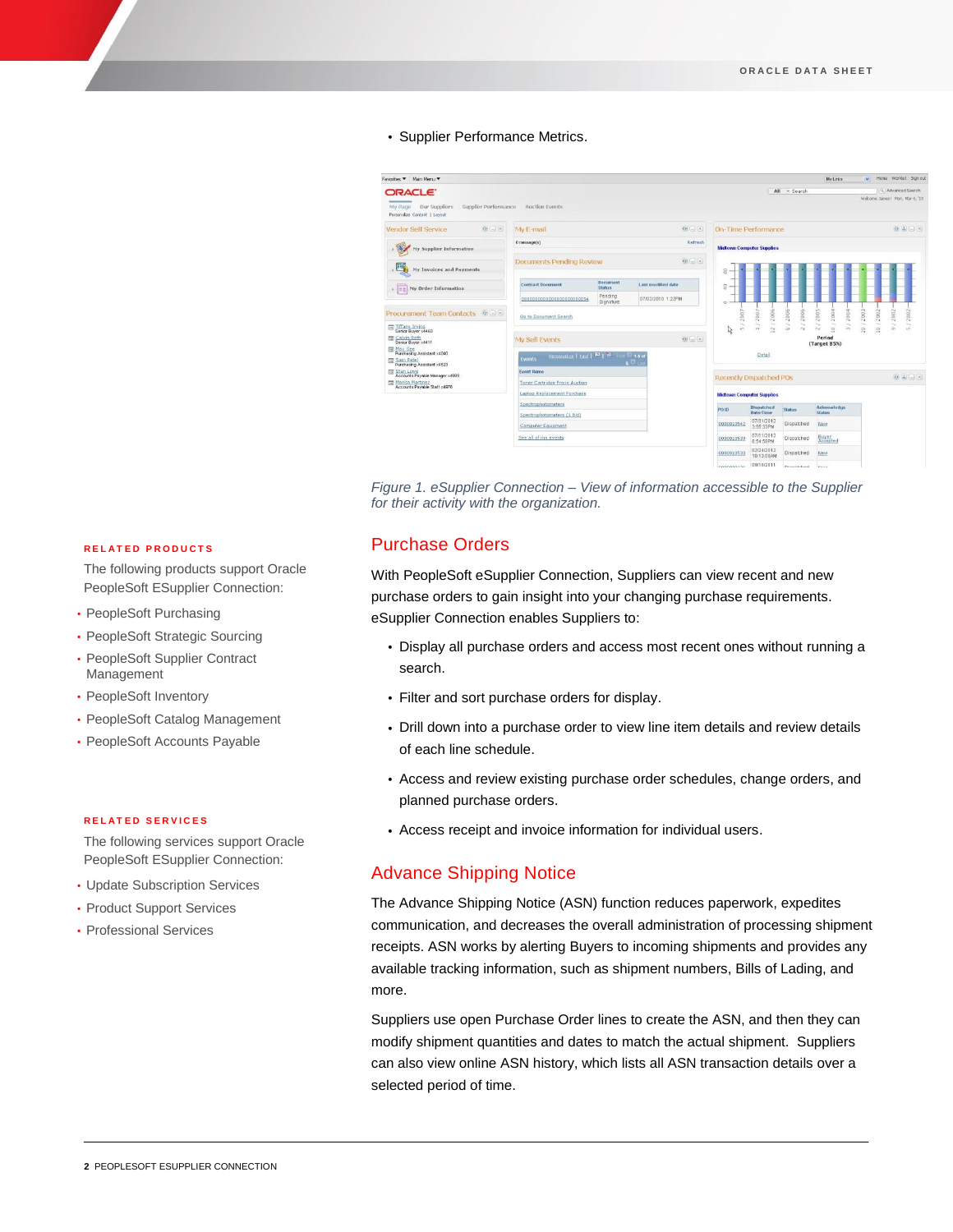#### Viewable Purchase Order Schedules

Suppliers can use the Order Schedules inquiry to review existing Purchase Order Schedules, change orders, and planned Purchase Orders. Suppliers can filter and sort orders for display on the Order Schedule page. Change Order details can also be accessed from the Order Schedule page. Access to change orders and planned Purchase Order details enables Suppliers to review your changing needs and to anticipate the demand on their supply.

# Payment and Receipts

PeopleSoft eSupplier Connection lets Suppliers view details for each payment and receipt, regardless of status. The application provides the ability to review payment details for each receipt and provides them access to Purchase Order schedules and invoice line information associated with each receipt.

# Invoices

With PeopleSoft eSupplier Connection, Suppliers can access specific invoices and view detailed information for each invoice. They can also review the line details, payments, and receipts for a given invoice.

# Account Balances

With PeopleSoft eSupplier Connection, Suppliers have the ability to review account balances listed by transaction currency and drill down to view a list of invoices for any listed balance. Suppliers can easily determine the status and amount of any outstanding invoice.

### Contacts and Addresses

With eSupplier Connection, authorized Supplier employees can update personal information, including contact names, telephone numbers, email addresses, and mailing addresses. The changes are automatically reflected in your Enterprise applications, so your Supplier information is always current.

# Supplier Performance Metrics

PeopleSoft eSupplier Connection gives your Suppliers continuous insight into how well they are meeting your requirements and performance goals. With realtime visibility into performance issues, Suppliers can correct problems as they occur, rather than months later. They can target improvement efforts and track the results online, enabling them to provide improved levels of service to their customer—you.

Using data extracted from your Procurement systems, eSupplier Connection